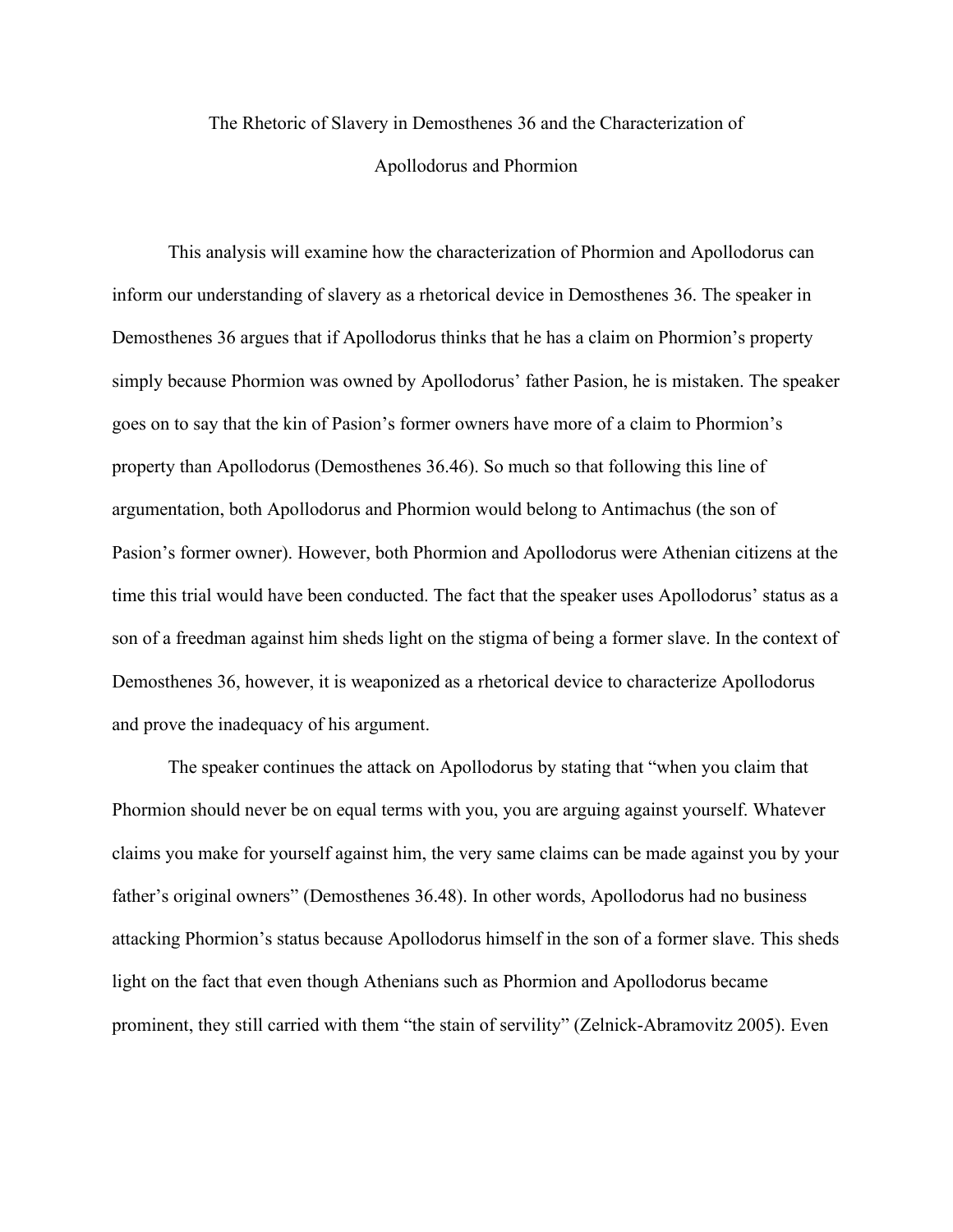though the speaker is clearly arguing on behalf of Phormion, he shows that slavery could be used as a formidable rhetoric.

While scholars such as Zelnick-Abramovitz and Kamen (2013) have analyzed Demosthenes 36 to illustrate the status of freedmen such as Pasion, Phormion, and Apollodorus, this paper examines the speech from a different angle. Likewise, while Kamen has shown how the rhetorical use of former slave status could function as invective against status climbers such as Phormion, I argue that the characterization of Phormion and Apollodorus as former slaves is multifaceted. For the purposes of the speaker, characterizing Phormion as a former slave benefits his case. To be clear, the reality of Phormion's status as a former slave meant that he endured the brutality of this cruel institution. However, for the purposes of the speech, the speaker is able to use Phormion's former servile status to boast about Phormion's character and his eventual acquisition of freedom and Athenian citizenship. He attempts to show how someone of servile origin was able to benefit both himself and his former masters, and eventually the city of Athens. On the other hand, the characterization of Apollodorus as a former slave was meant to remind him that he was no better than his opponent since he himself came from slaves. What becomes clear from a thorough reading of the speech is that in both cases the stigma of slavery remained relevant and served as an effective tool to judge each man's character. Demosthenes 36 is useful for thinking about the complexities of slave status in Athens.

## Bibliography

Jones, C.P. "*Stigma*: Tattooing and Branding in Graeco-Roman Antiquity." *The Journal of Roman Studies* Vol. 77, 1987. 139-155.

Kamen, Deborah. "Servile Invective in Classical Athens." *Scripta Classica Israelica* vol.